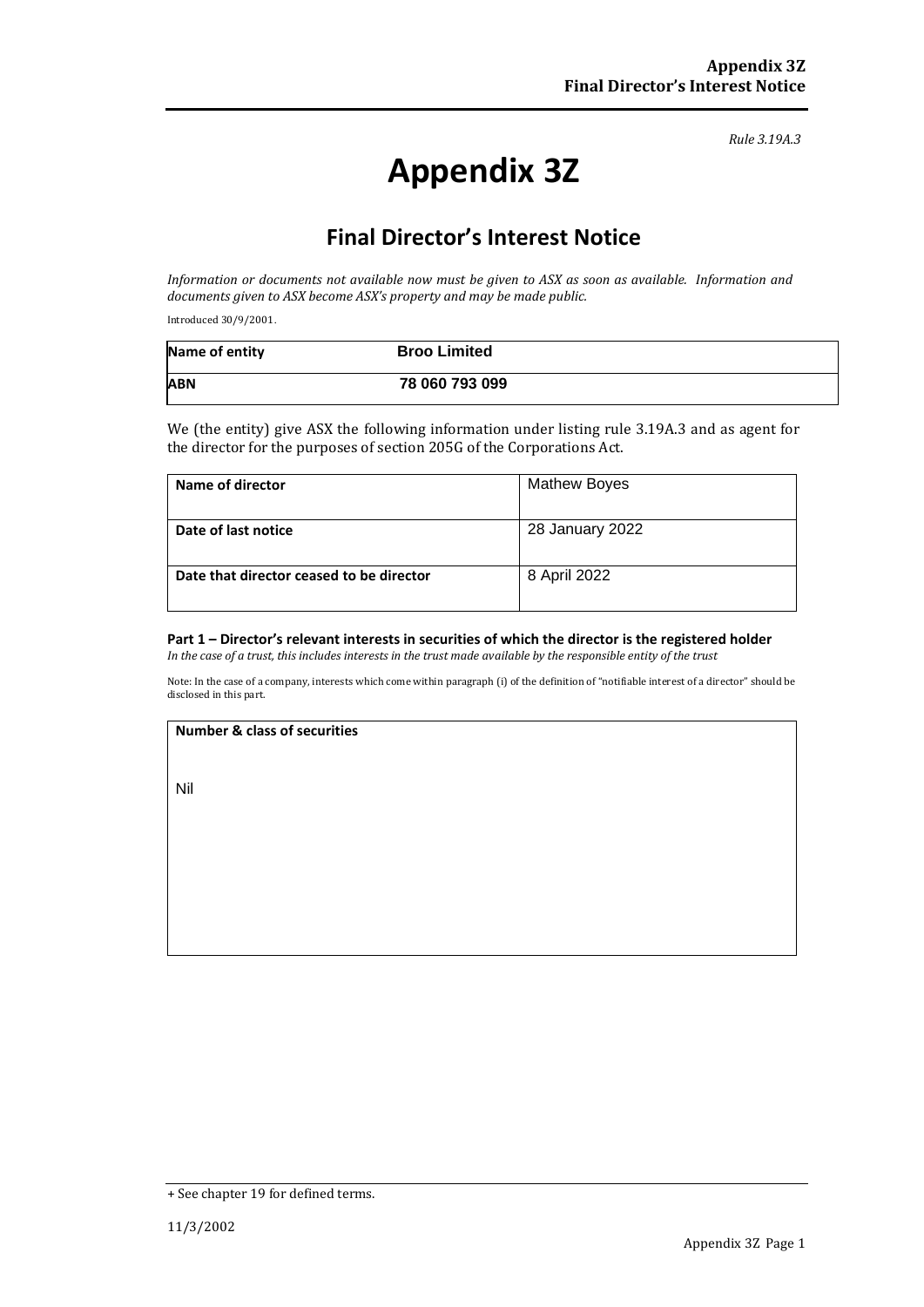### **Part 2 – Director's relevant interests in securities of which the director is not the registered holder**

Note: In the case of a company, interests which come within paragraph (ii) of the definition of "notifiable interest of a director" should be disclosed in this part.

*In the case of a trust, this includes interests in the trust made available by the responsible entity of the trust*

| Name of holder & nature of interest<br>Note: Provide details of the circumstances giving rise<br>to the relevant interest | <b>Number &amp; class of securities</b>                                                            |
|---------------------------------------------------------------------------------------------------------------------------|----------------------------------------------------------------------------------------------------|
| Mench Investments Pty Ltd ATF<br><b>Harper Investments A/C</b>                                                            | 7,663,333 Shares                                                                                   |
| Mench Investments Pty Ltd ATF<br><b>Boyes Family A/C</b>                                                                  | 2,015,000 Shares                                                                                   |
| Group Superannuation<br><b>Harper</b><br>Fund Pty Ltd ATF Harper Group<br><b>Superannuation Fund</b>                      | 1,244,444 Shares<br>1,622,222 Listed Options exercisable at \$0.03 on<br>or before 31 October 2022 |

## **Part 3 – Director's interests in contracts**

| <b>Detail of contract</b>                                | N/A |
|----------------------------------------------------------|-----|
| <b>Nature of interest</b>                                | N/A |
| Name of registered holder<br>(if issued securities)      | N/A |
| No. and class of securities to which<br>interest relates | N/A |

<sup>+</sup> See chapter 19 for defined terms.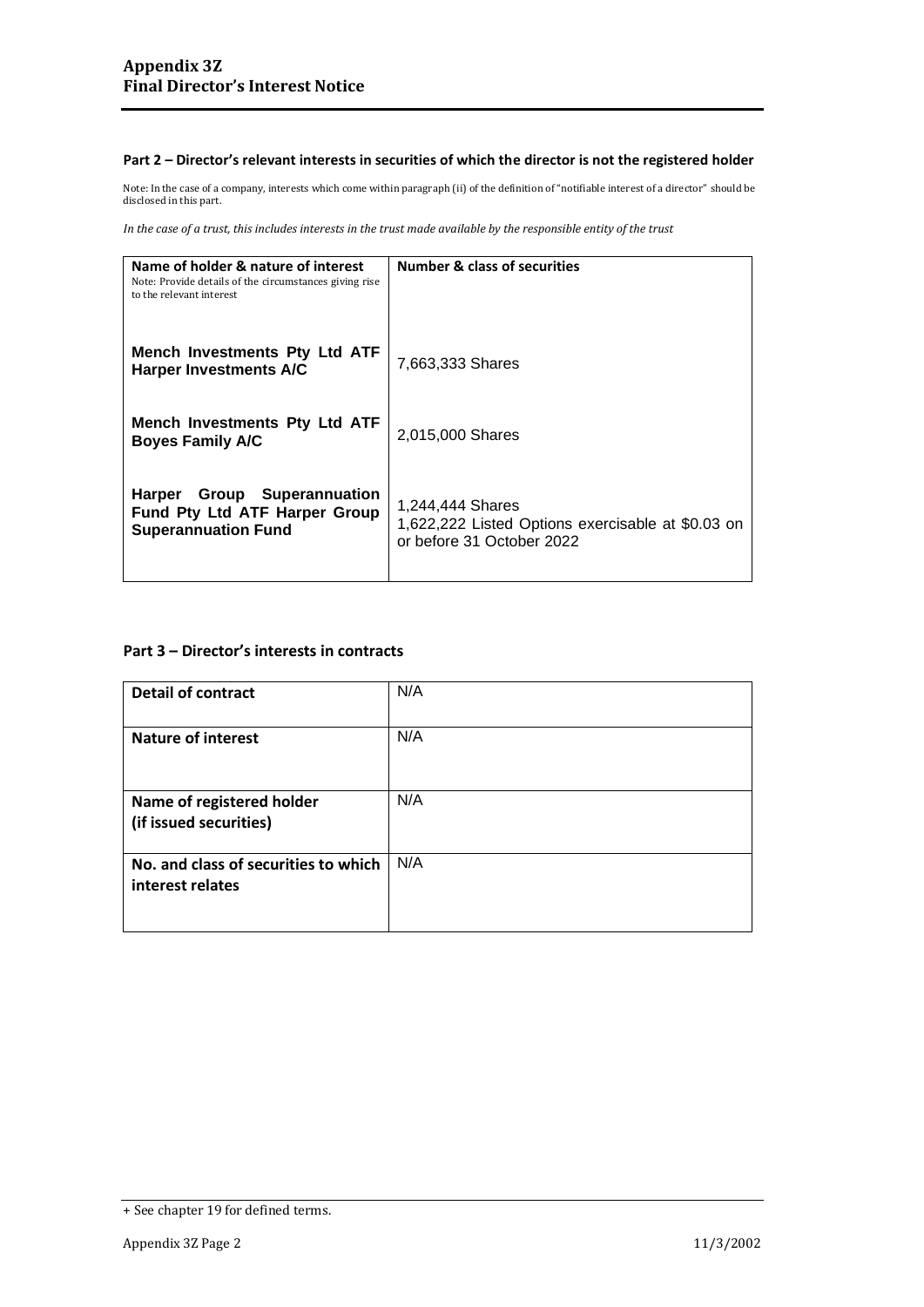*Rule 3.19A.3*

# **Appendix 3Z**

## **Final Director's Interest Notice**

*Information or documents not available now must be given to ASX as soon as available. Information and documents given to ASX become ASX's property and may be made public.*

Introduced 30/9/2001.

| Name of entity | <b>Broo Limited</b> |
|----------------|---------------------|
| <b>ABN</b>     | 78 060 793 099      |

We (the entity) give ASX the following information under listing rule 3.19A.3 and as agent for the director for the purposes of section 205G of the Corporations Act.

| Name of director                         | Kent Grogan     |
|------------------------------------------|-----------------|
| Date of last notice                      | 28 January 2022 |
| Date that director ceased to be director | 8 April 2022    |

## **Part 1 – Director's relevant interests in securities of which the director is the registered holder**

*In the case of a trust, this includes interests in the trust made available by the responsible entity of the trust*

Note: In the case of a company, interests which come within paragraph (i) of the definition of "notifiable interest of a director" should be disclosed in this part.

## **Number & class of securities**

1,200,000 Shares 100,000 Listed Options exercisable at \$0.03 on or before 31 October 2022 5,000,000 Class A Performance Rights 5,000,000 Class B Performance Rights

<sup>+</sup> See chapter 19 for defined terms.